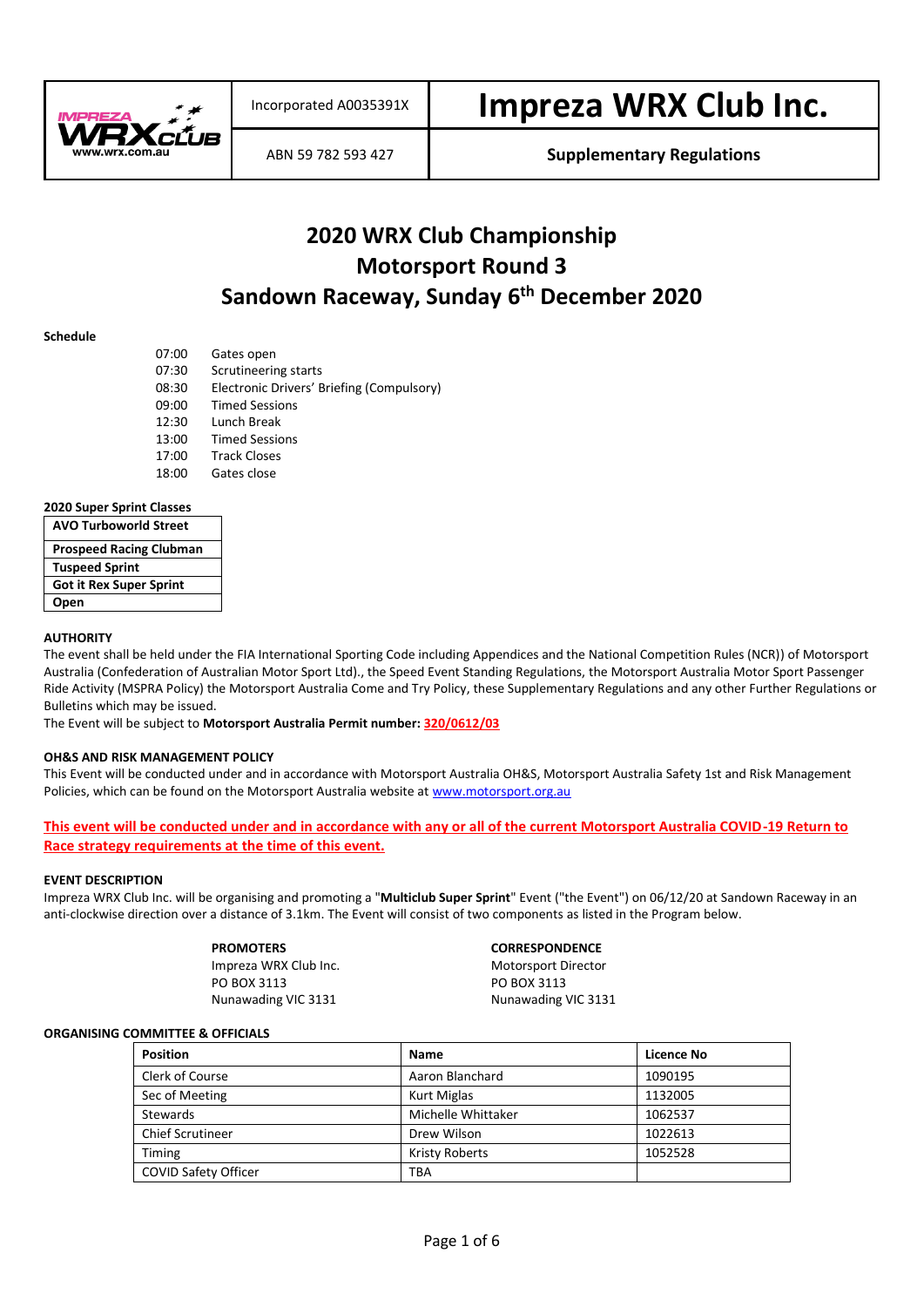

**Failure to follow the direction of any Official will be dealt with under Motorsport Australia NCR 186, which may include exclusion, fines and/or licence suspension.**

#### **The Stewards may exclude from further competition any Competitor who:**

- After leaving the track, re-joins at a speed or in a manner considered dangerous to themselves, any other Competitor or to an official of the event;
- Exceeds 10 kph in the Pit Area;
- Drives in a manner considered dangerous to other Competitors, or in such a way that a faster car is prevented from passing;
- Is deemed to be under the influence of alcohol or drugs (see Anti-Doping Policy below).
- Any other breach of NCRs

#### **INFRINGEMENTS**

All infringements are assessed on a case by case basis; the following is a guide only. It is to the discretion of the Clerk of the Course or Steward to what penalty is applied.

The following infringements would be given as first warning as all Competitors have already read Supplementary Regulations and would of attended Drivers Briefing.

#### Passing under yellow:

WRX members: 1 Competition point penalty. Non Members: Sit out 1 session.

# Passing under Red flag / Ignoring Red Flag

WRX members: 3 Competition point penalty. Non Members: Sit out 2 sessions.

#### Ignoring Black flag:

WRX members: 1 Competition point penalty. Non Members: Sit out 1 session.

Failure to follow directions from appointed official: WRX members: 1 Competition point penalty. Non Members: Sit out 1 session.

Failure to attend drivers briefing: WRX members: 1 Competition point penalty. Non Members: Sit out 1 session.

Driving in a manner inappropriate in accordance with venue policies and procedures: All drivers: Sit out 1 session minimum up to Competition done for the day depending upon severity.

#### **Standard Track Procedures at IMPREZA WRX Club Events**

Vehicles whilst proceeding at track speed will require Driver's window to be wound up except where window nets are in place. If the vehicle is proceeding at a slow pace due to mechanical or other problems the Driver may wind down the window and indicate to overtake. When being overtaken the responsibility is with the overtaking Driver. The Driver being overtaken should hold their line and not make any unnecessary change of direction

Drivers are expected to be familiar with the standard use of flags as given in the current Motorsport Australia Manual. It is the Driver's responsibility to watch for applicable flags. Black and mechanical flags will always be displayed at start finish unless otherwise informed at Driver Briefing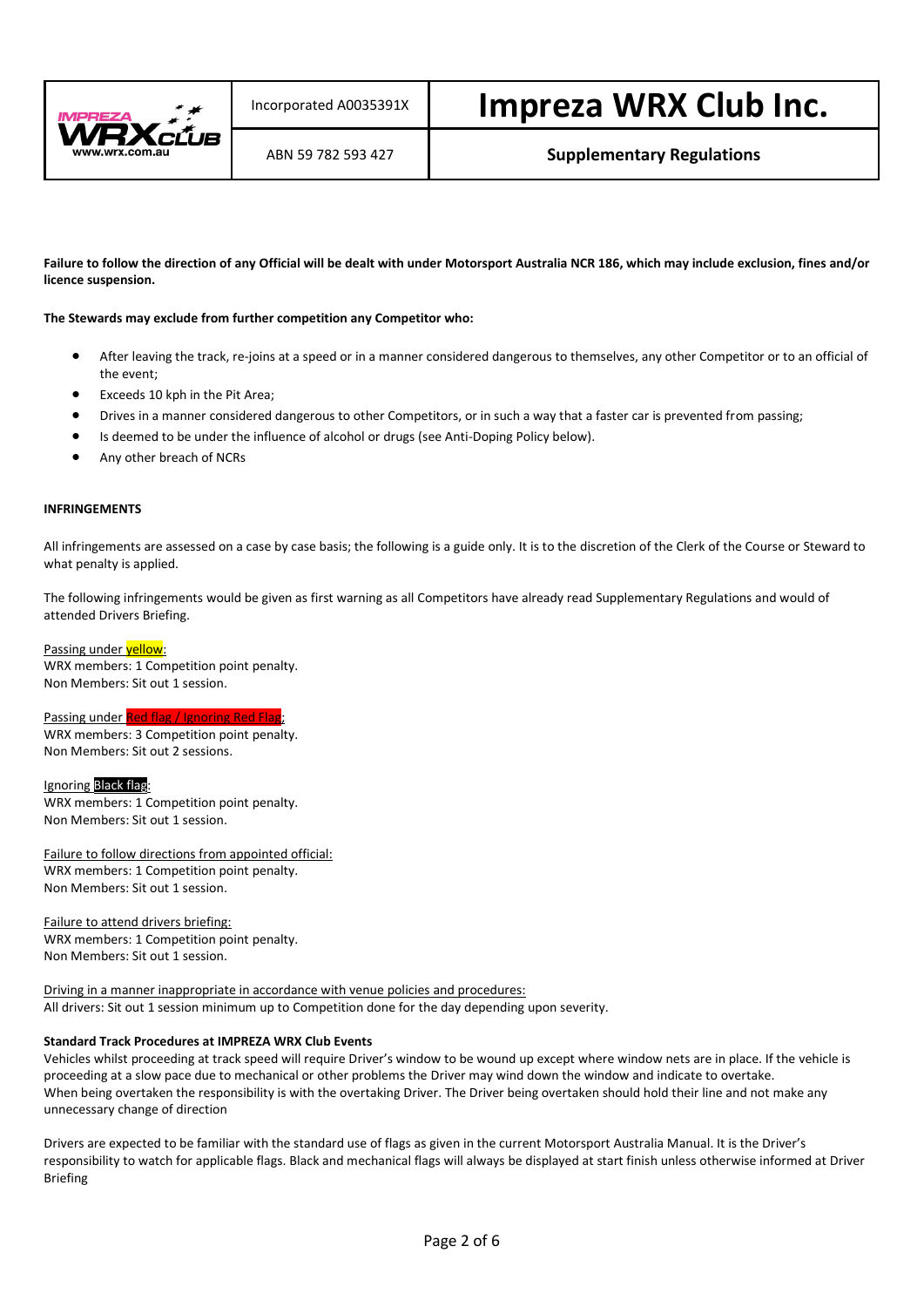

#### **ENTRIES**

Entry is only accepted via the online entry system a[t WRX Club Motorsport web site.](http://www.wrx.com.au/motorsport) The Promoter reserves the right to refuse any entry in accordance with NCR 83.

Entries will be confirmed upon clearance of payment via email to the address used during online entry.

| Entries open:             | On approval & publication of these Regulations                            |
|---------------------------|---------------------------------------------------------------------------|
| <b>Entries close:</b>     | 5PM - 04/12/20 or when maximum entries are achieved, whichever is earlier |
| <b>Max. Entries:</b>      | 60.                                                                       |
| Max. Vehicles on circuit: | 15                                                                        |

There shall be no refund or rain check after 13th March 2020 Entries will not be accepted on the day. No Cash payments for entries will be allowed on the day.

#### **ENTRY FEES**

- WRX Club Members \$210
- Other club entry \$240 (Other entries open 3 days after WRX entries)

#### **SCRUTINY**

Self-Scrutiny forms must be completed and return to the event organisers prior to competing in the event.

**Current Motorsport Australia-Affiliated Club membership cards, current Motorsport Australia Licence, Competition Record and Log Book (as applicable in Schedule L of the current Motorsport Australia Manual) must be produced at Sign In.**

Each wheel and tyre must be fitted so that the upper part of the tyre, down to the flange over the wheel hub centre must be within the perimeter of the automobile\flare. See Drawing below;



#### **DRIVERS BRIEFING**

All Drivers are to attend the compulsory Electronic drivers briefing as evidenced by the roll call, may result in exclusion from the event and forfeiture of all fees.

#### **DRIVER ELIGIBILITY**

All Sprint drivers must hold a current Motorsport Australia Level 2S licence or higher and be a financial member of a Club affiliated with Motorsport Australia, both these items must be presented at Driver Sign in.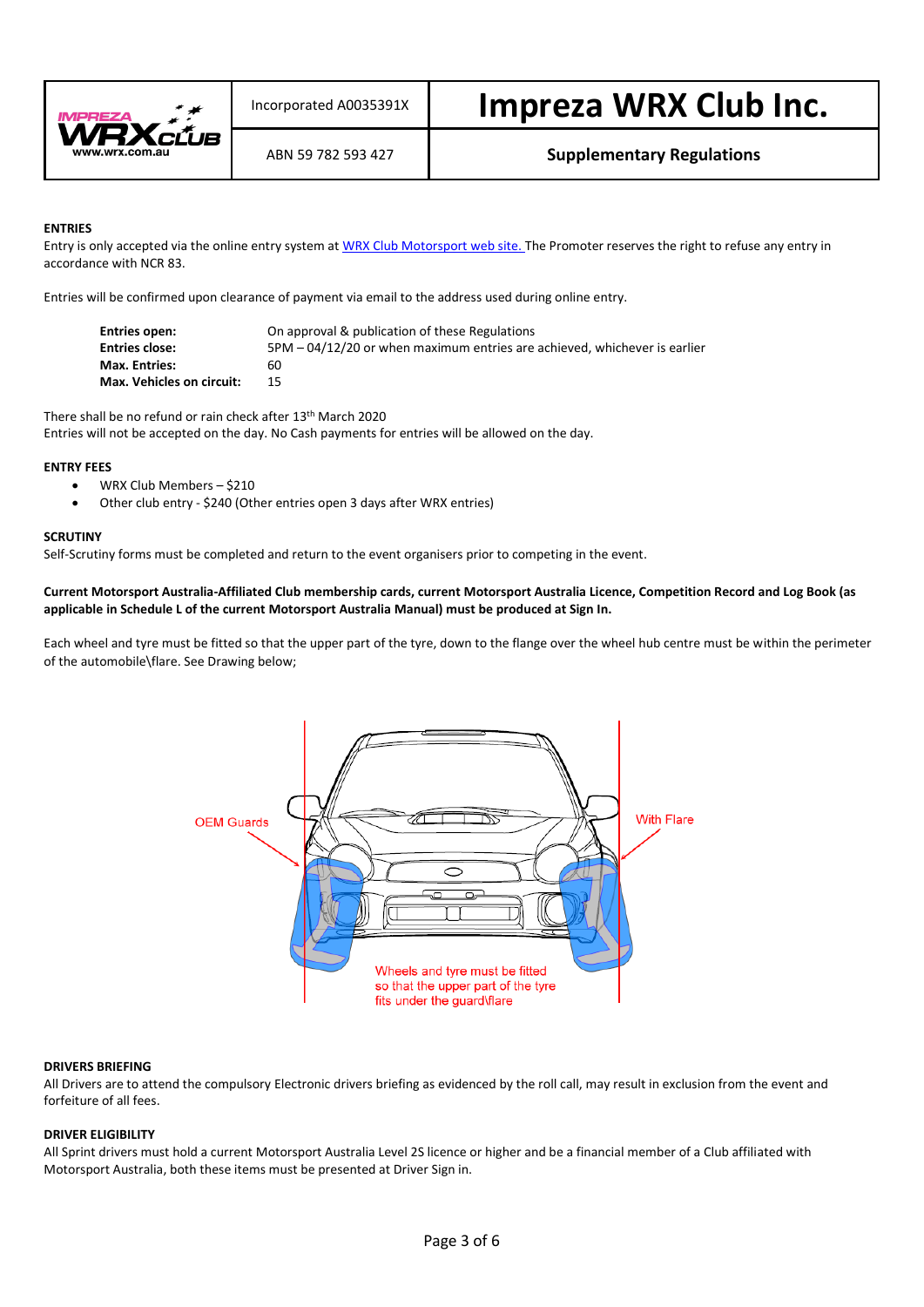

#### **DRIVER APPAREL**

All Drivers apparel shall comply with Schedule D of the current Motorsport Australia Manual.

#### **VEHICLE EQUIPMENT & SAFETY**

All vehicles must comply with General Requirements for Cars and Drivers, Schedules A. and B. of the current Motorsport Australia Manual.

**All vehicles must have a fire extinguisher compliant with Schedule H of Motorsport Australia general requirements. Each hand-held fire extinguisher bracket shall be secured using a metal bracket attached to the automobile with only high tensile bolts (example: 2x 6mm high tensile bolts, minimum grade 8, secured with nylock nuts and body washers). Fire extinguishers must be secured into the bracket by a minimum of one metal strap, and must be capable of removal by the driver while seated in their normal respective position for competition, unless varied by specific category regulations and without the aid of tools.**

#### **CAMERAS AND TELEMETRY EQUIPMENT**

Vehicles are not eligible to run externally mounted cameras. Internal cameras or telemetry equipment must be securely mounted, and feature a secondary tether. Competitors must present this equipment at vehicle Scrutiny, and this equipment cannot be fitted after this time unless approved by the Chief Scrutineer.

All vehicles **noise emission level** is limited to **75dB (A)** at 30 metres. Competitors who fail the drive-by 75dB reading will get 1 (one) chance to rectify the problem and will be excluded if the car fails on a second reading there will be no exceptions.

All vehicles must have tow hooks fitted. Subaru WRX MY 01 onwards competitors must ensure that their tow hook is fitted to the front of the car prior to Scrutiny.

#### **2020 SAFETY & FRONTAL HEAD RESTRAINT REQUIREMENTS**

Due to a revision in Motorsport Australia Schedule D, As of January 1, 2020 there are new requirements around the use of Frontal Head Restraints (FHR) for drivers at Speed events (club level).

The revised Schedule D (link; [https://motorsport.org.au/docs/default-source/manual/general-requirements/schedule-d.pdf\)](https://motorsport.org.au/docs/default-source/manual/general-requirements/schedule-d.pdf) shows the following;

#### *FHR for SPEED Events, from 1 January 2020.*

*I. It is mandatory that a FHR compliant with Standard A and a Helmet compliant with Standard A is worn when competing in:*

*A. Each 1st Category automobile, except for a Superkart or a 5th Category automobile which is exempt from the use of a FHR;*

*B. Each automobile the subject of a Motorsport Australia Log Book which applies a RACE, RALLY/ROAD,OFF ROAD or 5th CATEGORY classification whereby that automobile when used in an event applicable to its Log Book classification requires the mandatory use of a FHR.*

*II. The use of a FHR is not required for a Road Registered automobile for a SPEED Event whereby the necessary equipment for the correct use of a FHR is not fitted to the automobile (i.e.5/6 point safety)*

**Where a FHR device is used – competitors must use a minimum of a 5 point harness.**

**In Addition to the new Motorsport Australia Schedule D Requirements the Impreza WRX Club will be imposing an additional regulation that any car (incl road registered) that has the following compliant items (1) race seat, (2) roll cage and (3) harness bar will be required to also use FHR and a FHR Compliant Helmet & Harness, when competing in any event.**

, and the contract and the contract of the contract of the contract of the contract of **Any expense incurred by a Competitor to the hired track or its equipment shall be the sole responsibility of the Competitor**.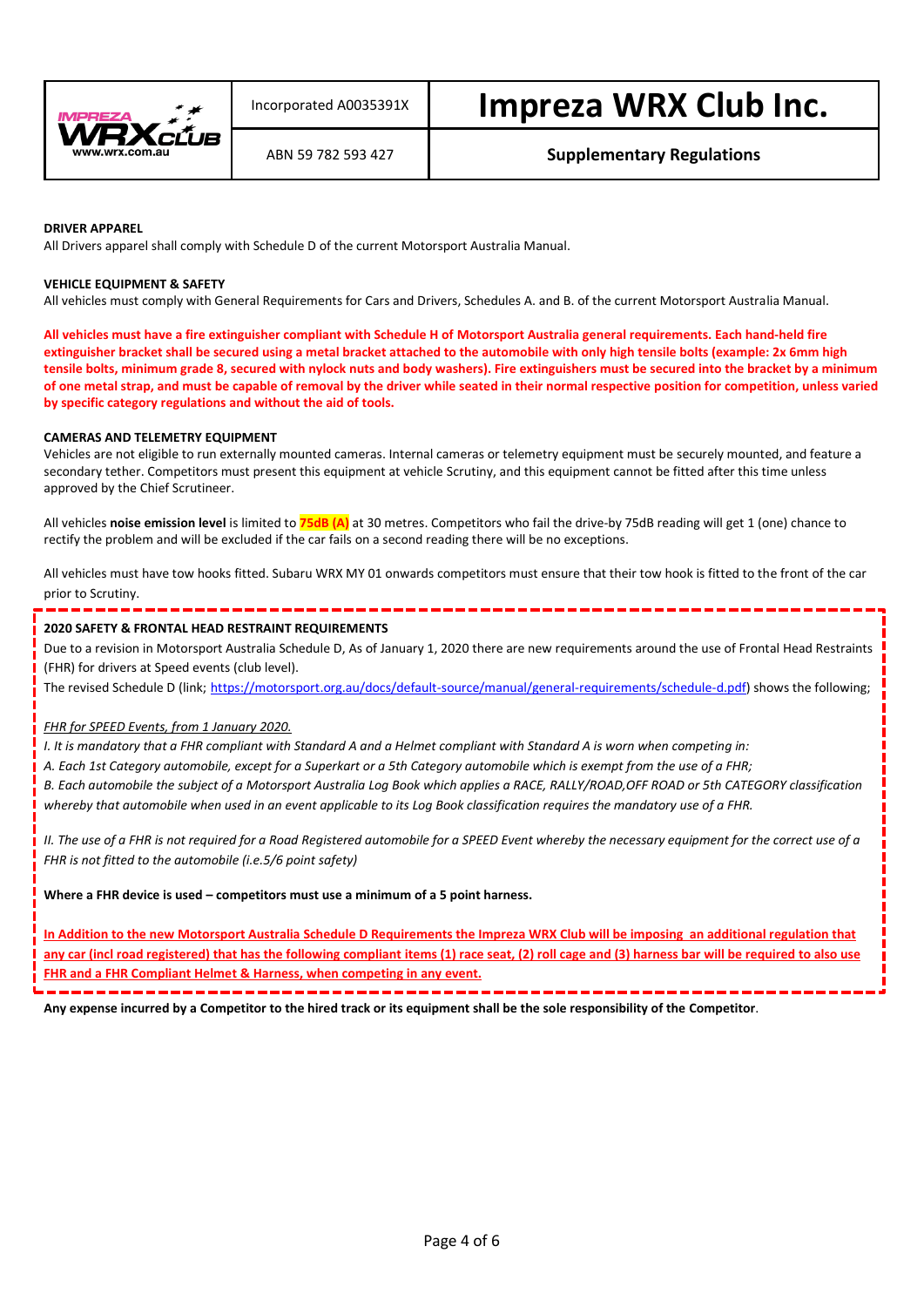

### **CONDUCT OF THE EVENT**

As noted in the Program there will be a single component of this event. Please note the specific requirements of the following.

#### **1. Timed Super Sprint Sessions**

Timed Sprint sessions will consist of a Twelve (12) minute timed session, plus cool down lap. The number of timed laps in this component may be varied at the discretion of the Clerk of the Course. Vehicles will be released onto the circuit one at a time with a suitable gap between each vehicle.

#### **CLASSES, TIMING, RESULTS**

The Impreza WRX Club Motorsport Rules 2019 as published on the Impreza WRX Club website shall be binding. Entries will be classified according to Class eligibility.

Timing will be by means of a Dorian timing system and the provisional results will be published as soon as possible after the event. Points will be awarded based on the fastest elapsed time for the day taken from the timed sessions. For Super Sprints Sessions, the Motorsport Director will be deemed the Judge of Fact for this Event.

Entrants in the Come and Try element of this Event will not be timed.

#### **PROTESTS**

Any protest must be lodged in accordance with Part XII of the NCRs

#### **ABANDONMENT & CANCELLATION**

The promoters and the Clerk of Course reserve the right to abandon, postpone or cancel the event and to refuse any entry in accordance with the provisions of NCR 59 of the current Motorsport Australia Manual.

#### **ALCOHOL, DRUGS AND OTHER SUBSTANCES**

Any holder of a Motorsport Australia 'Competition' or 'Officials' licence (or equivalent licence issued by another ASN) may be tested for the presence of drugs (or other banned substances) and subject to a penalty(ies) for a breach in accordance with the Motorsport Australia Anti-Doping Policy and/or the Motorsport Australia Illicit Drugs in Sport (Safety Testing) Policy as published on the Motorsport Australia website. Consumption of alcohol in the paddock, pits or any section of the competition venue/course under the control of the Officials is forbidden until all competition is concluded each day. Accordingly, any holder of a Motorsport Australia 'Competition' or 'Officials' licence (or equivalent licence issued by another ASN) may also be tested for the presence of alcohol by a Motorsport Australia Accredited Testing Official (CATO) in accordance with the Motorsport Australia Standard Operating Procedure for Breath Alcohol Testing.

#### **INSURANCE**

Certain public, property, professional indemnity and personal accident insurance is provided by Motorsport Australia in relation to the event. Further details can be found in the Motorsport Australia Insurance Handbook, available a[t www.motorsport.org.au.](http://www.motorsport.org.au/)